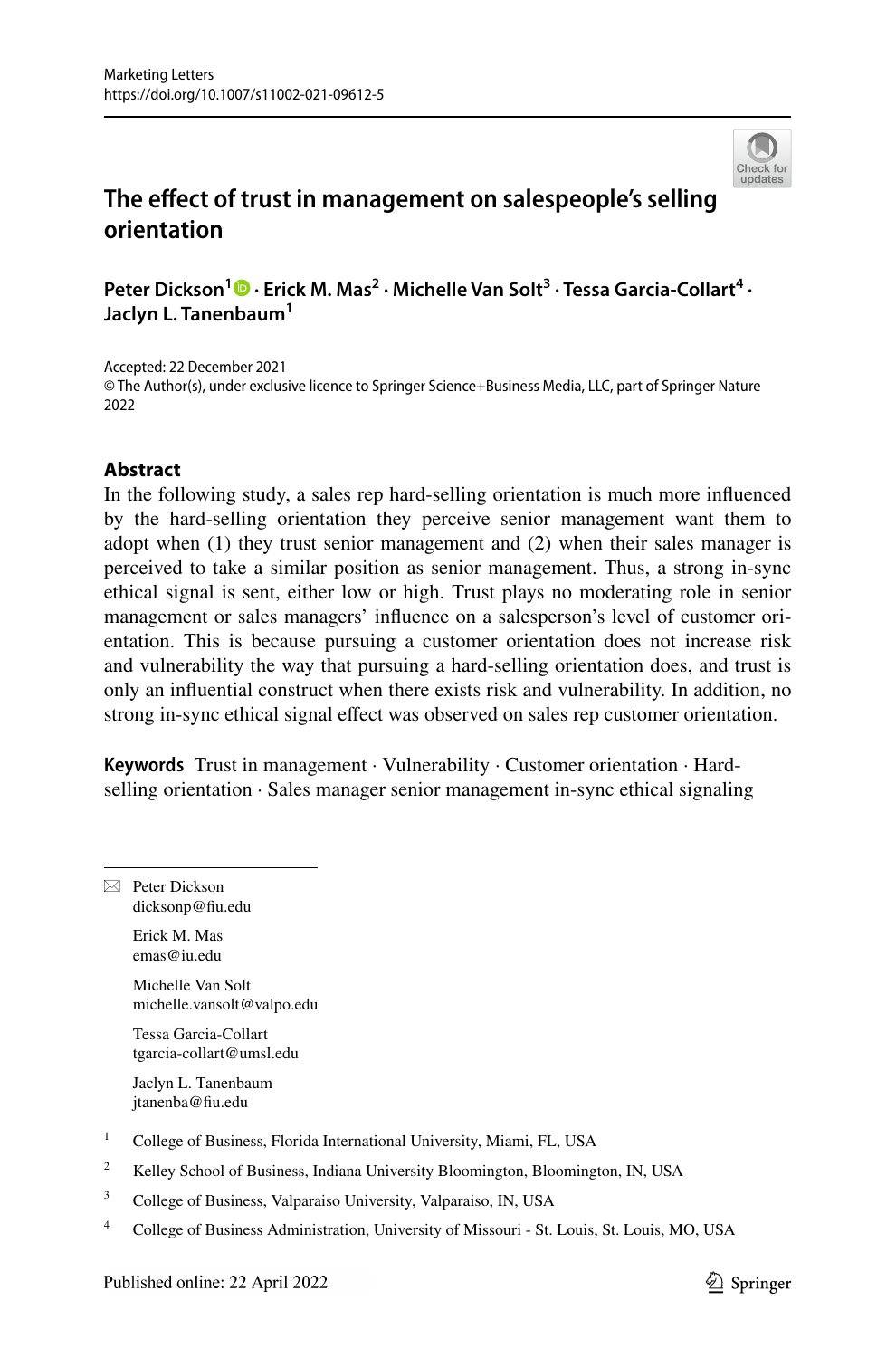Ever since the invention of the handshake, trust in the promises made by both the buyer and seller has been a central issue in facilitating trading, selling, and marketing, from Neolithic times through the era of the merchant adventurer to today's global supply chains. For this reason, trust has been a focal construct in marketing scholarship, as evident in the many articles on trust published in academic marketing journals (examples include Ganesan & Hess, [1997](#page-16-0); Guenzi et al., [2016;](#page-16-1) Rousseau et al., [1998](#page-16-2); Schwepker & Schultz, [2013\)](#page-16-3). While it might be surmised that there is little we can further learn from studying trust. It turns out there is, and it has to do with the very definition and meaning of the word "trust."

Marketing scholars who study trust in sales situations have come to defne trust as a two-dimensional construct. The frst dimension is the belief the party will keep its promises. The second dimension of trust is an expectation of benevolence: for example, that the seller is well-meaning, considerate, and kind (Ganesan & Hess, [1997](#page-16-0)). Around the same time, a consortium of trust scholars from the social sciences (Rousseau et al., [1998\)](#page-16-2) attempted to resolve disputes about the distinctiveness of trust from other constructs, such as benevolence. To this end, they agreed to defne trust as a high expectation that what is promised is delivered in a context where the trusting party is vulnerable.

In the following study, we demonstrate the importance of outcome vulnerability on the infuence of trust in sales management, not between salesperson and customer but trust between salesperson and senior management. We fnd that salesperson trust in senior management does not moderate the relationship between their self-reported customer orientation (i.e., their predisposition to focus on meeting customer needs; see Saxe & Weitz, [1982](#page-16-4); Thomas et al., [2001](#page-16-5)) and their perception of how much senior management is encouraging them to pursue a customer orientation. Trust in senior management does not moderate this relationship because there is little vulnerability in a sales rep following senior management's encouragement to discover customer needs and sell them what they need. In comparison, we observed that pursuing a hard-selling orientation (i.e., making sales purely for the sake of proft, regardless of the potential adverse impact on customers) makes the salesperson vulnerable: vulnerable because they run the risks of several very negative outcomes such as a confrontation with trusting customers, negative word-of-mouth, loss of reputation, loss of customer, loss of commission, and if made the scapegoat, even a loss of employment.<sup>1</sup>

Because of this vulnerability, trust in senior management signifcantly moderates the relationship between the sales rep's perception of how much management is encouraging a hard-selling orientation and their self-reported hard-selling orientation (HSO). A second fnding is an additional levels-of-management, in-sync, interaction efect. When perceptions of senior management encouragement of a hard-selling orientation and perceptions of sales manager encouragement of a hardselling orientation were both high, salesperson hard-selling orientation was signifcantly higher. The support of both is needed to pursue a hard-selling orientation.

<span id="page-1-0"></span><sup>&</sup>lt;sup>1</sup> We also expected the social sanctioning of hard-selling as a vulnerability. This suggested subjects will be under the infuence of a social desirability bias when they answer questions about hard-selling because dishonest hard-selling is socailly undesirable. We tested this and found it to be true.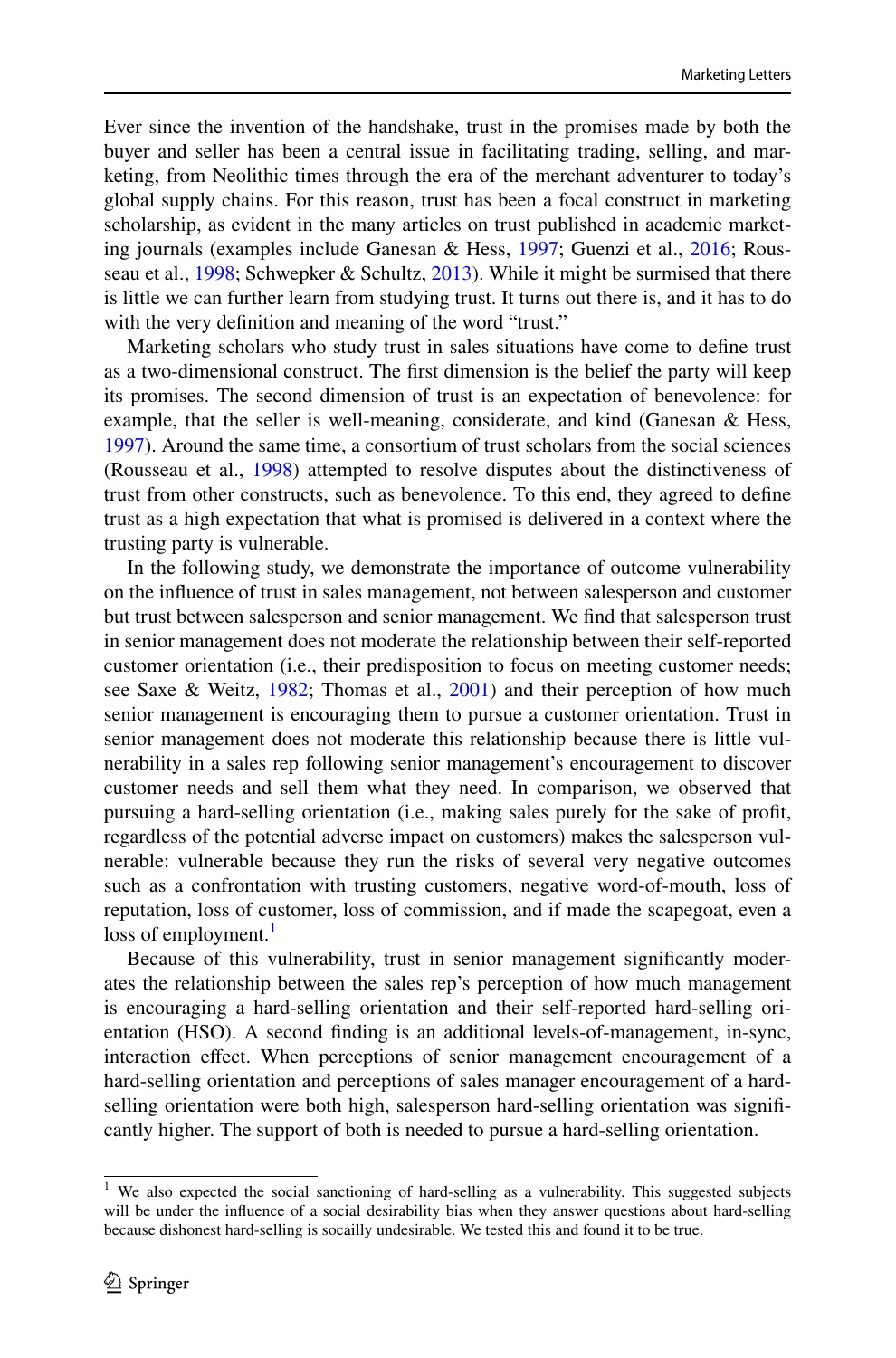An example of the moderating efect of trust on the efectiveness of senior management's encouragement of hard-selling is the Wells Fargo scandal (Glazer, [2016\)](#page-16-6). Senior management pushed hard to increase the number of new accounts opened to impress security analysts with the bank's growth. The frontline salesforce started creating multiple new accounts for existing customers that they did not even know about and without their permission. When the salesforce believed that trusted senior management knew what was happening and was approving with a wink and a nod, this hard-selling practice snowballed. On the inevitable exposure of the scandal, senior management turned on their salesforce, blamed "rogue" employees, and denied any responsibility. The frontline workers were made the scapegoats. The result was that Wells Fargo ended up with a crisis of both low customer trust and low frontline employee trust. In the Wells Fargo case, it also appears that many sales managers were complicit. Their support of such a hard-selling orientation (tacitly indicated by their lack of questioning, looking the other way, and in some cases active support) increased the likelihood of bogus account creation across the bank's frontline salesforce (Glazer, [2016](#page-16-6)).

A skeptic might ask how common hard-selling is, such as exaggerating product performance and/or selling items that are unneeded or in the customer's best interests? Does it matter? Is it a rare phenomenon only of interest to academics and not worthy of consideration for practitioners? Yet, one study observed that 79% of managers had heard their sales reps make unrealistic promises, and 47% believed their sales reps lied on a sales call (Strout, [2002\)](#page-16-7). While selling is surely dominated by a "serving the customer" orientation, a darker side of selling may be more common than many think. In B2B sales, hard-selling is likely to occur in order to meet shortterm goals (Guenzi et al., [2016\)](#page-16-1), such as when a product or service line's technology is superseded by company or competitor innovation, when obsolete inventory has to be cleared, when there is an end-of-the-month drive to meet salesforce targets, and when no future sales are expected from the customer.

### **1 Hypotheses**

The adoption of a customer orientation by a salesperson is unlikely to involve any personal vulnerability. Has a sales manager ever received a complaint from a customer about a sales rep too concerned with understanding their needs and serving their best interests?<sup>[2](#page-2-0)</sup> The adoption of a hard-selling orientation (henceforth, HSO) that consists of exaggerating performance claims and selling products and services that are not in the customer's best interests poses a very diferent risk and vulnerability for the salesperson. The risk is that these two behaviors (the two dimensions of HSO measured by Saxe & Weitz, [1982\)](#page-16-4) can have severe consequences for the sales rep when found out.

<span id="page-2-0"></span><sup>&</sup>lt;sup>2</sup> We acknowledge a possible vulnerability in pursuing a customer orientation encouraged by senior management. It can happen when the result is an unmet sales quota, even though customers are very happy with the sales rep's service. The sales rep's vulnerability is, however, much greater when upset customers conclude they have been subject to hard-selling exploitation.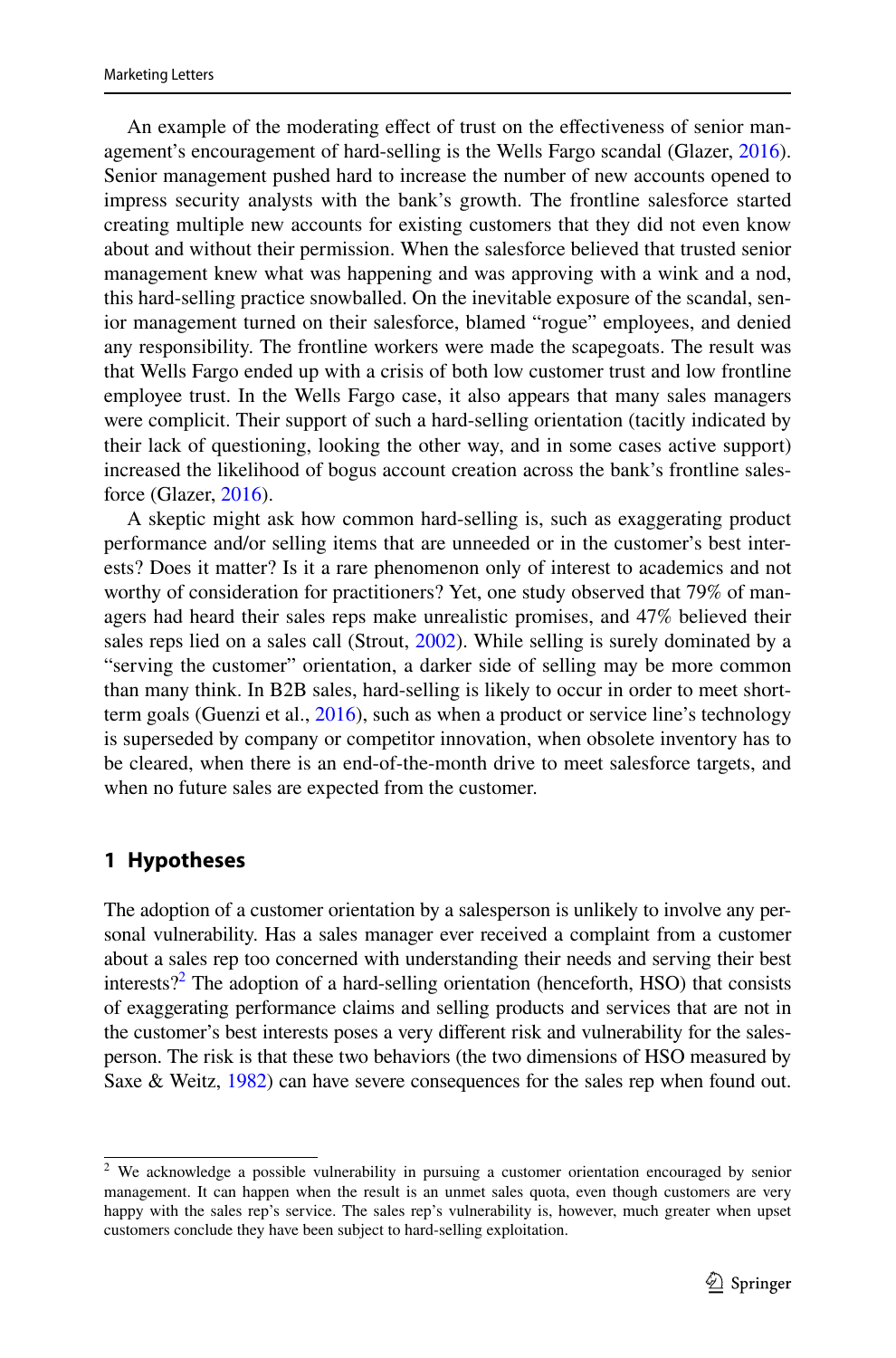

<span id="page-3-0"></span>**Fig. 1** Trust's moderation of senior management orientation. Note: Solid lines indicate signifcant relationships. Dashed lines indicate non-signifcant relationships

This behavior is highly likely to occur when the exaggerated performance promises are not met or when the customer discovers that the salesperson recommended and sold services and products that were not in their best interest. If this occurs, it is the salesperson who will be confronted and asked to explain. The personal trustworthiness of the salesperson is likely to be lost with the customer. The customer may switch part or all of its accounts to rivals eager to point out the competing deviant salesperson's performance exaggeration and the selling of products and services that were not in the customer's best interests. The indirect effect of negative word-of-mouth is likely to have additional deteriorating effects on other customers' trust.

The vulnerability inherent in their trusting of senior management is that despite the implicit and even explicit promise that encouragement implies of having the sales rep's back, to avoid their personal responsibility and consequences, senior management is likely to hold the salesperson responsible for the loss of the account. This is particularly true if the customer calls senior management to complain. The concern of the salesperson is: "Will things be OK if I am untrustworthy with my customers, and I am found out?" In sum, trust in senior management is important in pursuing a HSO because the salesperson is vulnerable to several possible consequential negative outcomes (Rousseau et al., [1998\)](#page-16-2). Far less of this vulnerability exists when pursuing a customer orientation (henceforth, CO). We, therefore, hypothesize the following (illustrated in Fig. [1](#page-3-0)).

H1a: Trust in senior management will have no moderating efect on the efect of perceived senior management CO encouragement on salesperson customer orientation.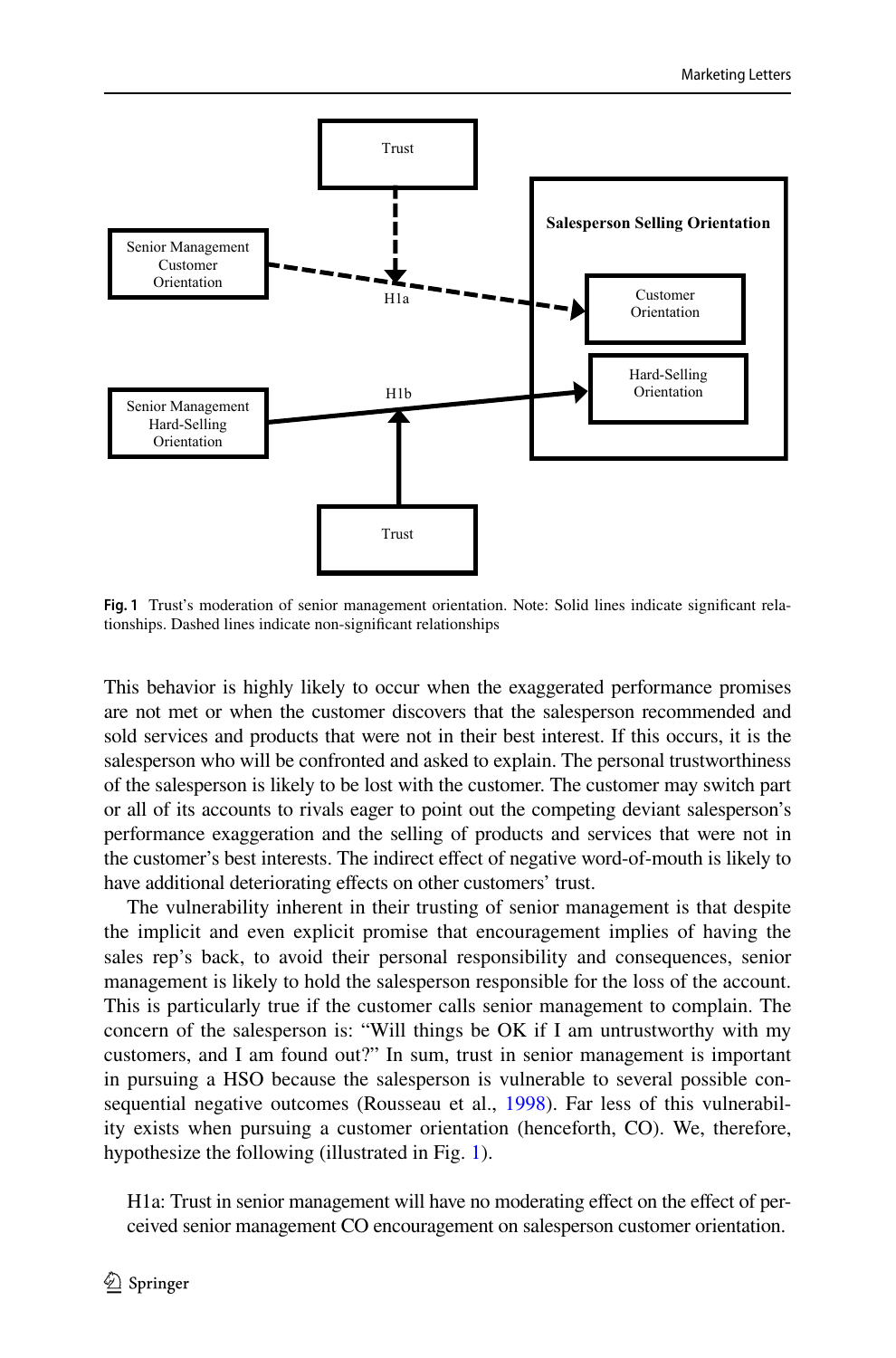H1b: The greater the trust salespeople have in senior management, the greater the efect of perceived senior management HSO encouragement on salesperson hardselling orientation.

In his review of selling orientation, Schwepker ([2003](#page-16-8)) called for further investigation into the role sales managers have in infuencing customer-oriented selling. Our interest is in the role sales managers play in infuencing CO selling compared to infuencing HSO. According to behavioral control theory (Oliver & Anderson, [1994](#page-16-9)), sales reps are under the command and control of both senior management and intermediary sales managers. When senior management is perceived to encourage a CO; then, such an orientation is likely to be adopted both in attitude and behavior by salespeople (Anderson & Oliver, [1987\)](#page-16-10). The sales manager's perceived encouragement of CO by the sales rep will not add to senior management's encouragement of CO.

But what is the efect of the two levels of management when it comes to exploiting customers? What if one says, "Yes, say what you have to, do what you have to," and the other is not so sure? The latter could turn on the sales rep and say, "I never condoned that." The infuence of sales manager HSO encouragement on the salesperson's HSO is not just incrementally additive. It is more than additive because its in-sync consistency with senior management HSO encouragement sends a more certain, reduced risk, and, hence, stronger signal to hard-sell. When both senior and sales managers' HSO are high, the effect becomes more than the sum of their additive parts because their in-sync consistency adds reassuring value. We, therefore, hypothesize the following (illustrated in Fig. [2](#page-5-0)):

H2a: The infuence of senior management CO encouragement on salesperson CO will not be moderated by sales manager CO encouragement. The perceived encouragement by both levels of management is not more than the sum of its parts. H2b: The infuence of senior management HSO×trust on salesperson HSO is moderated by sales manager HSO x trust. The encouragement effect of both levels of management is more than the sum of its parts.

### **2 Method**

#### **2.1 Measuring Customer Orientation and Selling Orientation**

We used the Saxe and Weitz ([1982\)](#page-16-4)conceptualization of HSO and CO and the short-form operationalization of the two constructs developed by Thomas et al. [\(2001](#page-16-5)) and presented in Appendix. According to Schwepker  $(2003)$ , these 5-item scales have shown sufficient reliability and validity to replace the 12-item versions with little information loss.

#### **2.2 Sample**

A sample of 464 industrial salespeople was drawn from the Qualtrics Premium Business (QPB) panel that verifes the professional identity of panel members using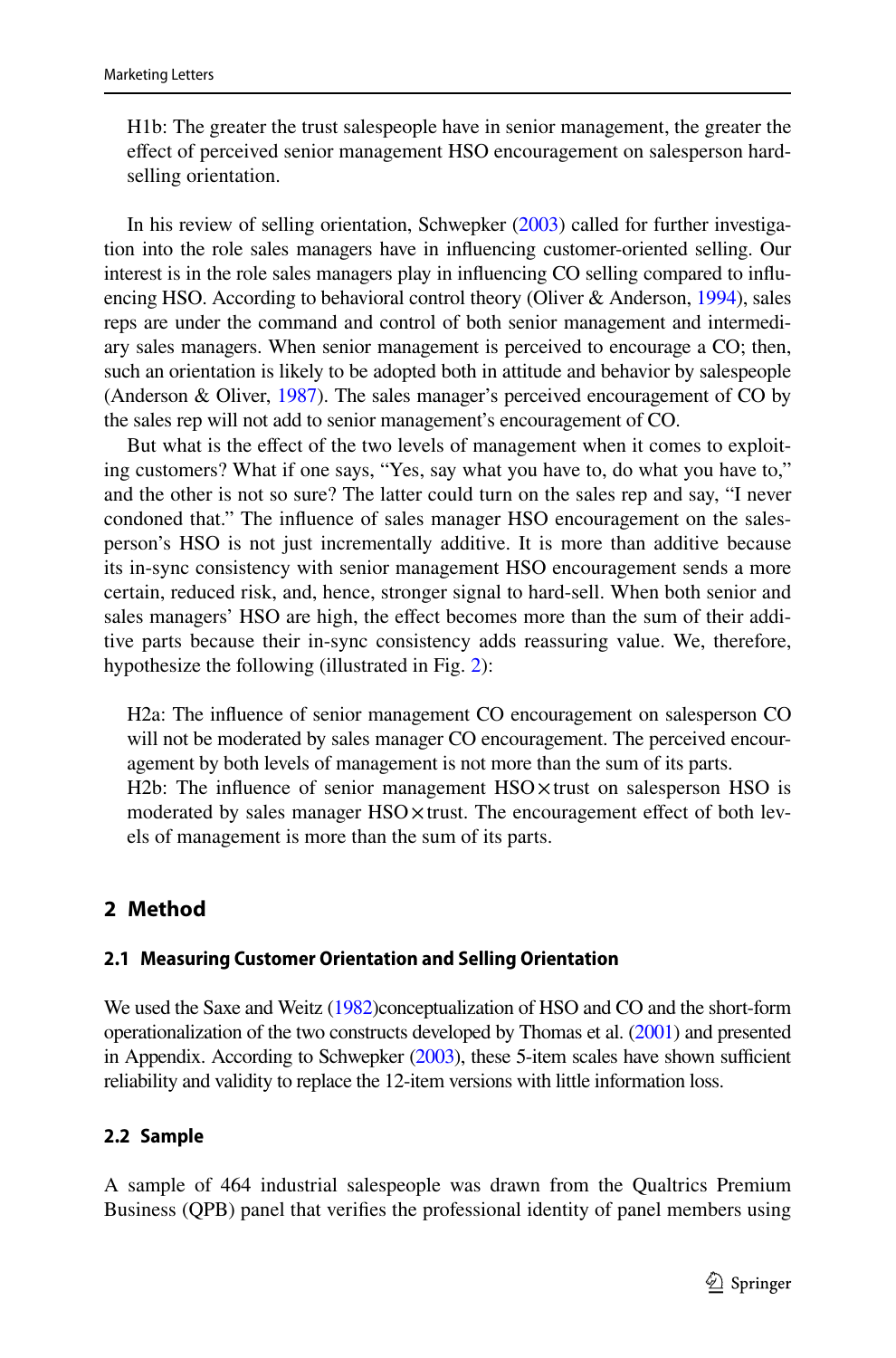

<span id="page-5-0"></span>**Fig. 2** The combined efects of sales manager and senior management encouragement. Note: Solid lines indicate signifcant relationships. Dashed lines indicate non-signifcant relationships

LinkedIn. The QPB panel is a highly respected business panel, used by industry market researchers. The quality system certifcations and programs of the panel include *ISO 20252* management-system certifcation and *Marketing Inc. Media Ratings* Certifcation. Subjects were paid to complete the 10–15 min survey. The respondents were required to answer every question thus eliminating the problem of missing observations. A search was undertaken for response sets observable in the actual database, and two judges identifed three obvious response sets (e.g., a sequence of 30 scores of 7 across 30 questions) in three diferent respondents that resulted in their rejection, reducing the sample to 461.

The sample consisted of three quota samples of US-based salespeople from small, medium, and large companies. The largest economic sector represented was manufacturing and distribution (41.0%) followed by information systems, software, and other high tech (18.9%). Salespeople from mid-sized companies, in high-tech industries, somewhat customized services, or who were female, or under 25 years of age, all reported statistically signifcant higher average HSO scores. Some of these diferences are substantial, more than a scale point on the 7-point scale (for example, high tech 4.85 – primary production, construction, mining, energy 2.21). On the other hand, average CO across all subsamples was consistently very high, above six on the 7-point scale. A CO is almost universal. A HSO is less common and weaker.

As is now common methodological best practice, a self-presentation bias scale of fve items was included (Ray, [1984\)](#page-16-11). The purpose was to measure the respondents' proclivity to present themselves in a favorable light and thus control for a social desirability response bias in our study. The explanatory variance of a number of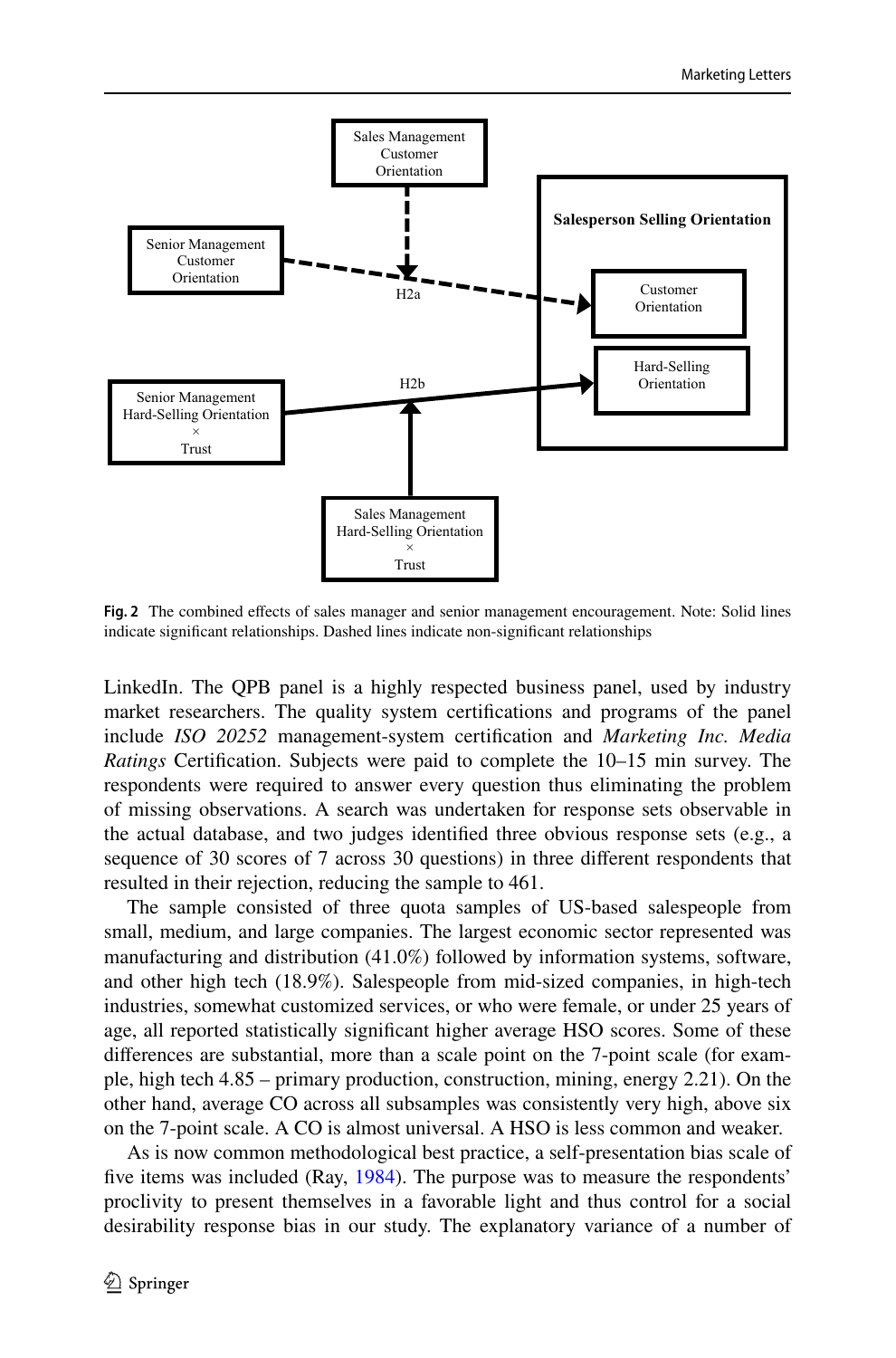control variables (empathy, age, gender, customer relationship length, and self-presentation bias) was extracted from both the salesperson's HSO and CO measures, and the resulting CO and HSO residuals were subjected to the hypothesis testing.<sup>3</sup>

### **3 Results**

#### **3.1 Controlling for Self‑presentation Bias**

The correlation between the self-presentation bias scale with all the scales used in the study was tested. The correlations between self-presentation bias and selfreported HSO  $(r = -0.294)$  and perceptions of senior management and sales manager HSO encouragement  $(r = -0.244, r = -0.225,$  respectively) were significant  $(p<0.05)$ . Regression analyses were run on the HSO, senior management HSO, and sales manager HSO variables, and the raw residuals HSOrsp, SMHSOrsp, and MgrHSOrsp were used in all further analyses. Thus, this procedure controlled for the potential influence of self-presentation bias.<sup>4</sup>

Before proceeding, we address the distinctive dimensionality of CO and HSO. The salesperson CO scale score was correlated  $(r = -0.173, p < 0.05)$  with their HSO scale score. This relationship compares with a correlation of−0.34 observed in Goad and Jaramillo's ([2014\)](#page-16-12) meta-analysis.

#### **3.2 Controlling for Individual Diference Efects**

To control for the infuence of individual diferences on salesperson CO and HSO, salesperson gender, age, self-reported empathy, and the average years that the salesperson has known and served clients were used as predictors in a multiple regression. Only empathy was a signifcant predictor of CO. Salespeople who scored higher on empathy reported a higher CO. This fnding is consistent with the literature that sales reps with high personal empathy resulting from nature and nurture are more customer oriented (Bagozzi et al., [2012\)](#page-16-13).

Age and familiarity with customers were signifcant predictors of HSOrsp. Younger salespeople and salespeople with many years of experience serving the same customers reported a higher HSO. The lower HSO among older salespeople may refect a diference in generational values or experience. It may also be that high HSO reduces career length in sales. Another related explanation is that older salespeople learn the negative feedback effect associated with HSO discussed later

<span id="page-6-0"></span><sup>&</sup>lt;sup>3</sup> To increase the power of testing, we've removed variance explained by various demographics, from the error term but in reanalyzing the raw data (i.e., without removing the variances explained by control variables) the results remained unchanged.

<span id="page-6-1"></span><sup>4</sup> Older salespeople possessed a greater self-presentation bias, they scored signifcantly higher on the self-report self-presentation scale (8.9 vs. 7.9,  $F(4,456) = 8.080$ ,  $p < 0.05$ ) and salespeople working in the computer hardware and software industries scored signifcantly lower than salespeople in all other industries (8.0 vs. 8.8,  $F(6,454) = 6.345$ ,  $p < 0.05$ ). We accounted for this effect and the high-tech salespeople still scored highest on HSO.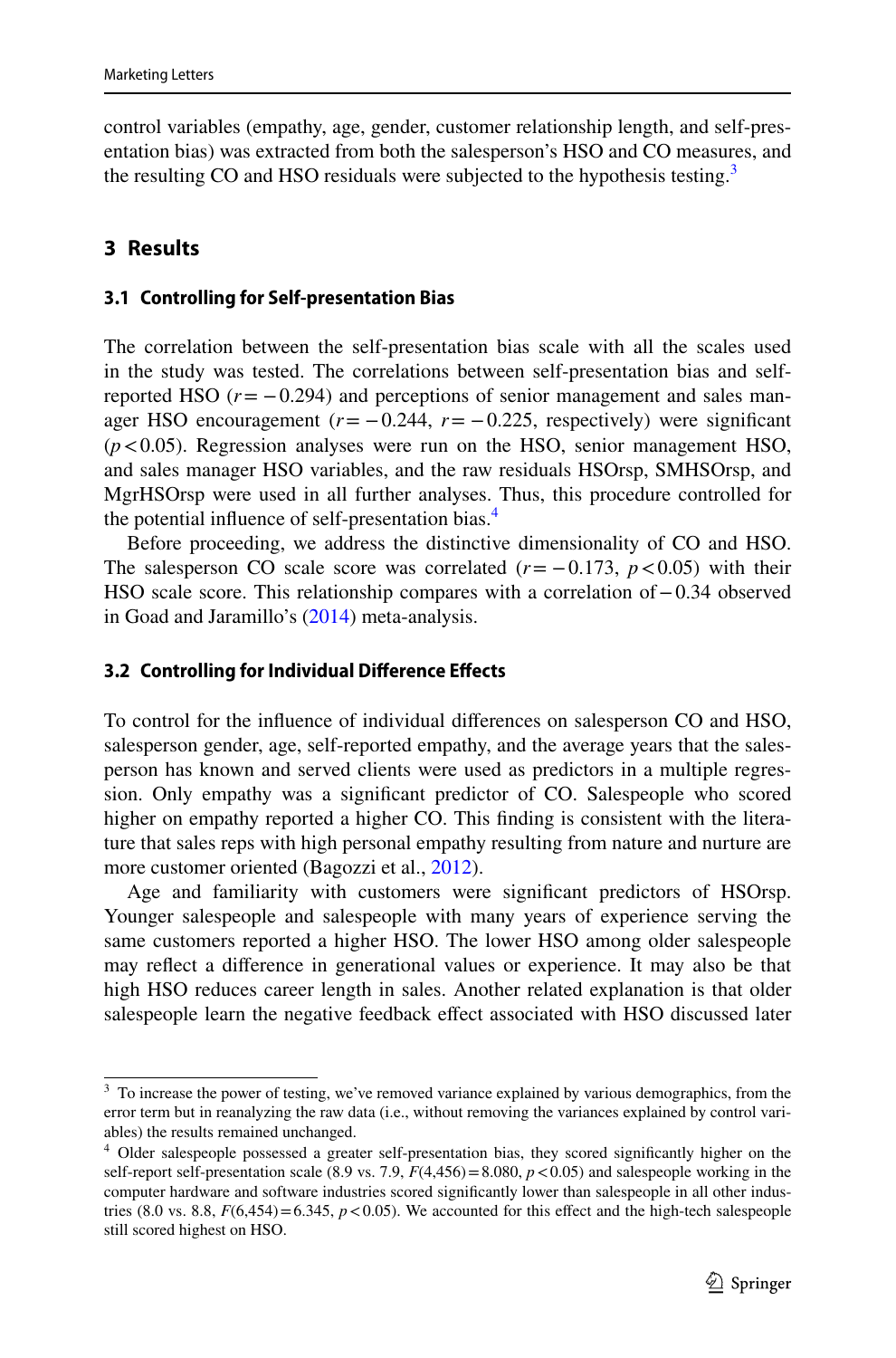in the paper. The positive efect of the number of years knowing the customer on HSO is hard to explain. Perhaps it is riskier to pursue a HSO with customers where the personal trading relationship is not longstanding, and the customer is more alert to its practices.

#### **3.3 Hypothesis Testing**

As predicted by H1a, when a senior management CO-trust interaction term was introduced into the simple relationship between salesperson CO and salesperson perceptions of senior management encouragement of a CO, it was not signifcant.

<span id="page-7-1"></span><span id="page-7-0"></span>
$$
COres = .410SMCO - .074(SMCOxTrust) \quad (adjR2 = .122)
$$
  
(*t* = 5.891) \*\* (*t* = -1.067) \*\* *p* < 0.01 (1)

As predicted by H1b, when a senior management HSO-trust interaction term was introduced into the simple relationship between salesperson HSO and sales rep perceptions of senior management encouragement of a HSO, it was signifcant, and the main efect of SMHSOrsp was not. Note that senior management encouragement had three times more infuence on sales rep HSO than sales rep CO.

$$
\text{HSOres} = -.158 \text{SMHSOrsp} + .782(\text{SMHSOrsp} * \text{Trust}) \quad (\text{adj} \text{R}^2 = .396) \tag{2}
$$
\n
$$
(t = -.1.186) \quad (t = 5.872) * * * * p < 0.01
$$

To test the additive effect of sales manager encouragement of CO, the MgrCO and MgrCOxTrust terms were added to Eq. [\(1](#page-7-0)) above. The result was:

$$
C0res = .136SMCO + .432MgrCO - .079(MgrCO * Trust) \t (adjR2 = .211)(t = 2.562) * \t (t = 6.519) * * \t (t = -1.164) * p < 0.05 * p < 0.01
$$
\n(3)

Adding sales manager encouragement of CO to senior management encouragement of CO increased explained variance from 12 to 21%, and it was additive, not moderated by trust in the sales manager.

To test H2a, the strong signal interaction term SMCO\*MgrCO was added to Eq. [\(1](#page-7-0)):

$$
COres = .475SMCO + .705MgrCO - .615(SMCO * MgrCO) \quad (adjR2 = .217)
$$
  
(*t* = 2.835) \*\* (*t* = 4.372) \*\* (*t* = -2.203) \*\* \*\* *p* < 0.01 (4)

The term entered as a suppressor efect as it was positively correlated with COres ( $r=0.429$ ) and yet entered with a negative Beta ( $-0.615$ ) in the equation. According to recommended practice, it was removed from the model (Smith et al., [1992\)](#page-16-14). H2a was thus supported. The in-sync consistency of the perceived CO encouragement of senior management and sales manager did not increase sales rep CO, over and above the CO encouragement main effects of senior management and sales manager.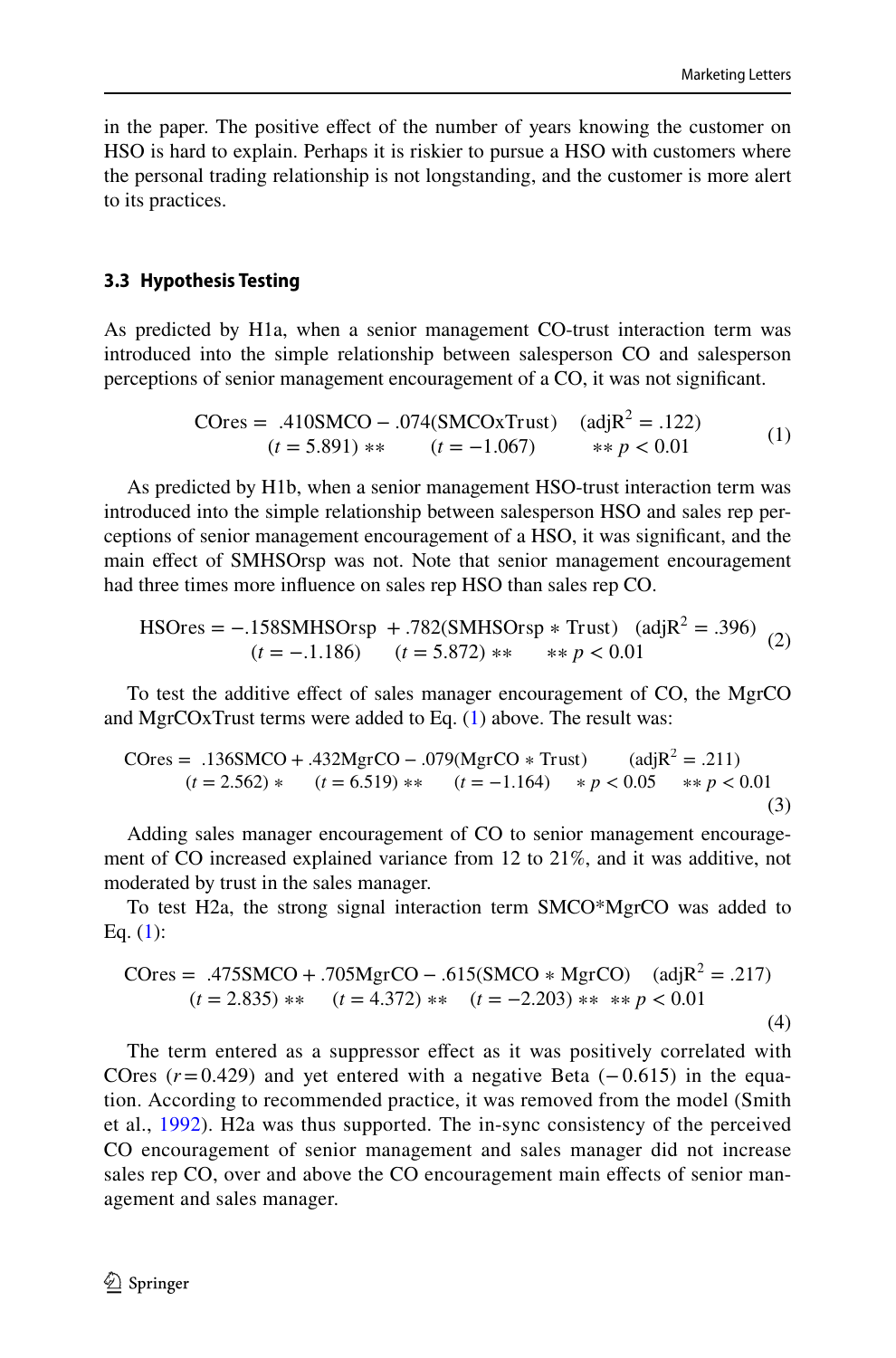To test H2b, the MgrHSO and MgrHSO\*Trust terms were frst added to the SMHSOrsp\*Trust term that was observed to be signifcant in Eq. [\(2](#page-7-1)):

<span id="page-8-2"></span>
$$
HSOres = .330(SMHSOrsp * Trust) + .284MgrHSOrsp + .095(MgrHSOrsp * Trust) \quad (adjR2 = .446)
$$
  
(*t* = 5.730) \*\* (*t* = 1.844) (*t* = 0.606) (5)

Neither term was signifcant. The main efect of sales manager encouragement of HSO approached signifcance, but its efect was not moderated by trust in the sales manager. The strong signal (SMHSOrsp\*Trust)\*(MgrHSOrsp) term was then added to the SMHSOrsp\*Trust term.<sup>[5](#page-8-0)</sup> If it is significant, it supports H2b:

$$
cHSOres = .629(SMHSOrsp * Trust) + .110(SMHSOrsp * Trust) * (MgrHSOrsp) \t (adjR2 = .406)
$$
  
(*t* = 17.499) \*\* \t(*t* = 3.072) \*\* \t *p* < 0.01 (6)

Results supported H2b, but it is noteworthy how dominant senior management HSO encouragement, moderated by trust is in the model. In conclusion, all four of our hypotheses were supported. The two interaction terms predicted to be signifcant (H1b and H2b) were significant at  $p < 0.01$ .<sup>[6](#page-8-1)</sup> Sales manager encouragement of CO was more infuential than senior management encouragement, but sales manager encouragement of HSO was less infuential than senior management encouragement.

The predicted moderating efect of trust on the relationship between SMHSO encouragement and HSO (H1b) can be also seen in Table [1](#page-9-0). The important comparison correlations are italicized. When senior management is trusted, the salespeople's HSO shares a 0.750 correlation with senior management HSO encouragement, which is reduced to 0.262 when leadership is less trusted. On the other hand, trust had hardly any effect on the CO correlations.

We explored whether the moderating effect of trust on senior management's influence on salesperson HSO varied by industry by testing our primary hypothesis on the two largest business sector subsamples. The largest subsample was manufacturing and distribution ( $n = 189$ , HSO mean = 2.70, CO mean = 6.16) followed by information systems, software and high tech  $(n=87,$  HSO mean=4.85, CO mean=6.35). The average HSO of the high-tech sales reps was significantly higher  $(p < 0.01)$  than the sales reps working in the manufacturing and distribution sector. The diference in average CO between these two samples was not signifcant. The infuence of senior management encouragement moderated by trust on sales rep HSO was also signifcantly higher for high-tech salespeople compared to manufacturing and distributions

<span id="page-8-0"></span><sup>5</sup> Because MgrHSOrsp approached signifcance in Eq. [5](#page-8-2) and MgrHSOrsp\*Trust did not, the former was used in testing the in-sync interaction term.

<span id="page-8-1"></span><sup>&</sup>lt;sup>6</sup> Our hypothesized independent variables were assumed to be in a monotonic and linear relationship with our dependent variable and we had no theoretical reason to believe there should be any non-linear efects in the relationships we tested. For example, we had no theoretical reason to predict that moderate levels of Senior or Sales Manager CO, HSO, interacting with trust would have a peak or valley efect compared to the extremes—i.e., low and high levels—when predicting salesperson CO and HSO (an inverted quadratic relationship). To test the robustness of our linear assumption we undertook a polynomial regression analysis (available from authors) and it revealed that the simple linear model provided the most parsimonious explanation of our efects. Higher order polynomial terms did not improve ft or explanation.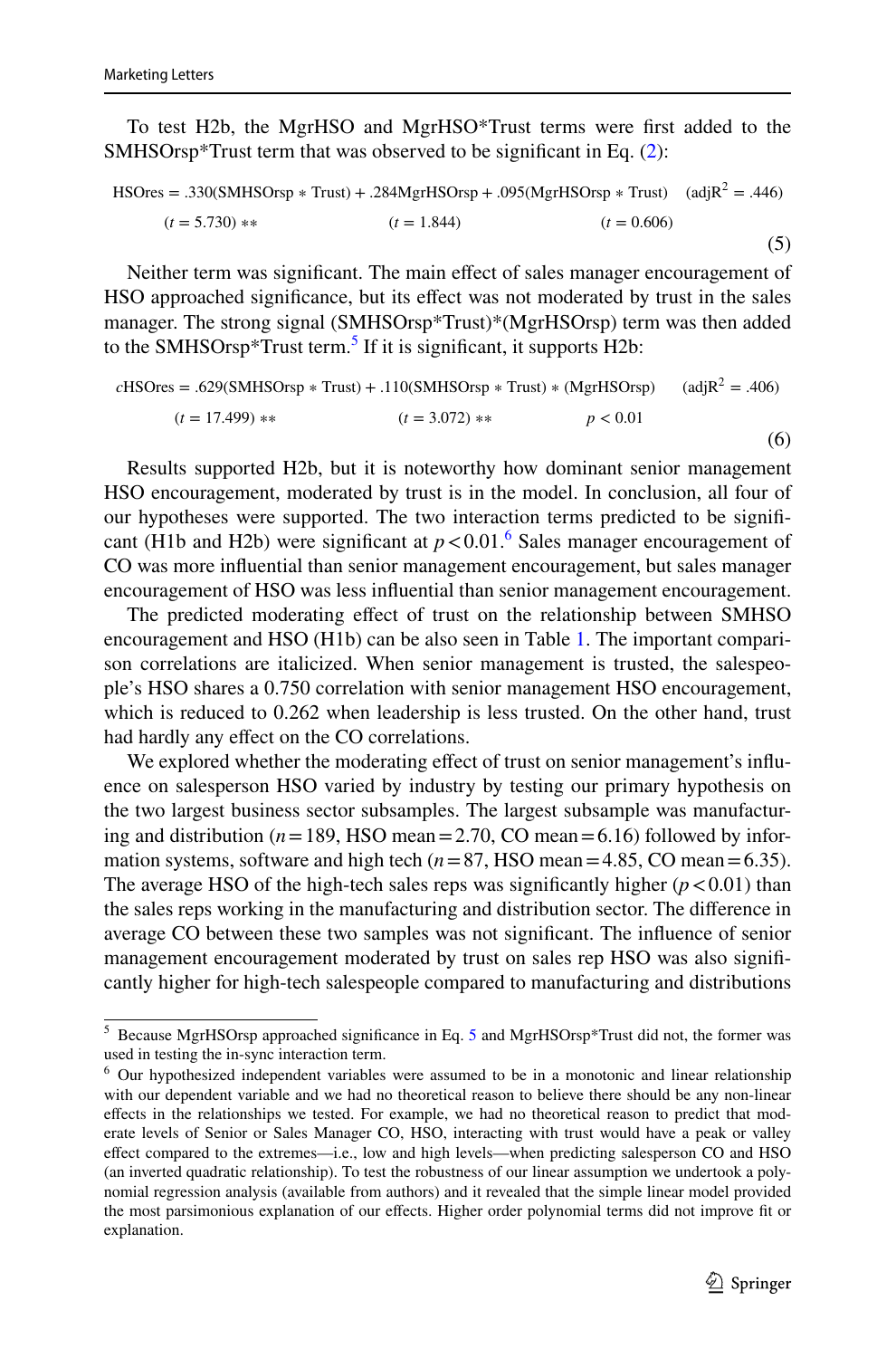|                                    | Salesperson $CO_{\text{rec}}$<br>Senior management is: |                          | Salesperson $HSO_{res}$<br>Senior management is: |            |
|------------------------------------|--------------------------------------------------------|--------------------------|--------------------------------------------------|------------|
|                                    | Trusted <sup>1</sup>                                   | Distributed <sup>2</sup> | Trusted                                          | Distrusted |
| Senior management CO               | $.360**$                                               | $.338**$                 | $-.110$                                          | $-.384**$  |
| Senior management<br><b>HSOrsp</b> | $279**$                                                | $-.039$                  | $.750**$                                         | $262**$    |
|                                    | $n = 228$                                              | $n = 232$                | $n = 228$                                        | $n = 232$  |
|                                    | Salesperson COres                                      |                          | Salesperson HSOres                               |            |
|                                    | Sales manager is:                                      |                          | Sales manager is:                                |            |
|                                    | Trusted <sup>1</sup>                                   | Distributed <sup>2</sup> | Trusted                                          | Distrusted |
| Sales manager CO                   | $.374**$                                               | $.468**$                 | $-.029$                                          | $-.205$    |
| Sales manager HSOrsp               | $-.259**$                                              | $-.089$                  | $.693**$                                         | $.305**$   |
|                                    | $n = 280$                                              | $n = 181$                | $n = 280$                                        | $n = 181$  |

<span id="page-9-0"></span>**Table 1** Trust's moderation of senior management orientation correlation

\*\**p*<0.01 two-tailed

<sup>1</sup>Agreed or strongly agreed with the statement "I trust senior management"

<sup>2</sup>Disagreed or only somewhat agreed with the statement

sector salespeople. The SMHSO\*Trust term explained 25.7% of salesperson HSO in the manufacturing and distribution sample and 42.6% of salesperson HSO in the high-tech sample.

## **4 Discussion**

Senior management encouragement of a hard-selling orientation (HSO) is more efective when senior management is trusted and when the sales manager is also on board. The sales rep feels they have their back covered for what they are being asked to do. They want their back covered because, for most sales professionals, what they are being asked to do runs completely counter to their training and longterm role, which is to build customer trust, trial, loyalty, and equity. Now they are being encouraged to exploit the trust and endanger the customer relationship. They know there is a high chance it will end badly for them: "You do my dirty work, and if it comes down to my job or your job, then what?" Their trust in senior management is being tested, and the longer the HSO encouragement goes on, the greater the risk of exposure, and as a result, the more their trust will be tested.

Added to this is the conundrum, how can you trust someone who believes in exploiting trust and asks you to do so? Senior managers encouraging HSO ask their salesforce to exploit the trust they have carefully nurtured with their customers, including personal trust. As the initial trust in senior management is questioned and doubted, senior management infuence is reduced, sales rep HSO is reduced, and thus, the initiative ends up as a self-defeating negative feedback efect. Moreover, the residual loss of trust in senior management remains. This unintended consequence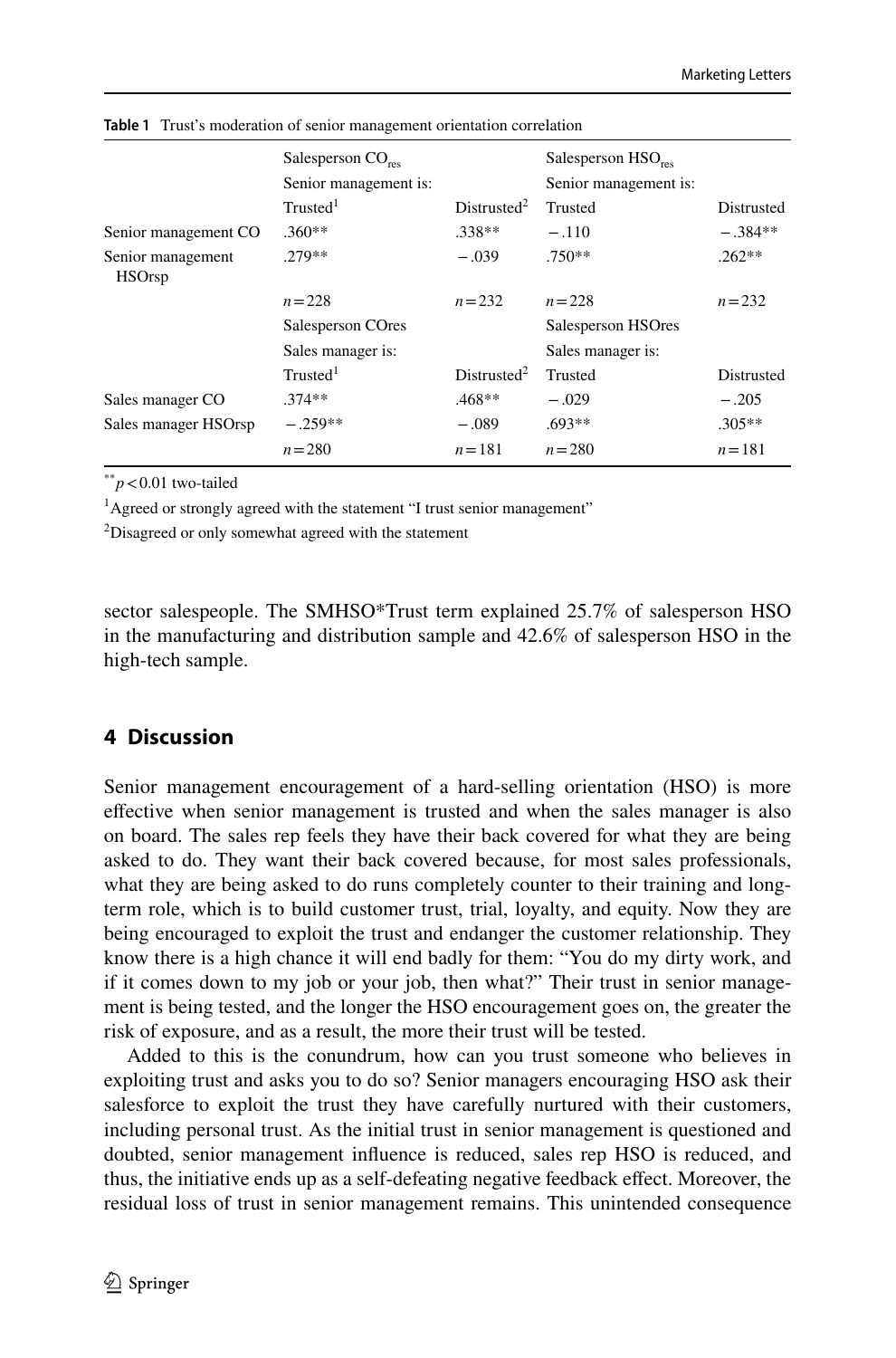of lack of trust is that it may generalize and undermine senior management's general leadership.

One approach to consider is if senior management thinks it important to encourage a HSO, they should be open and honest in acknowledging what they are asking their sales reps to do and explain why it is so important that sales reps compromise their customer relationships and pursue a HSO. Exceeding analysts' quarterly expectations is probably an unconvincing reason.

Another rational approach is that if HSO is ever employed, it must be intermittent. If a HSO is detected by a customer but is found to be intermittent and specifc to a few items, then that is one thing. If a sustained and systemic HSO is detected, then that is quite another. But even intermittency has its long-term problems. At best, it implies an "HSO is OK, now it is not OK, now it is OK again," which sends a swinging moral compass message to sales reps that is likely to be disconcerting and ethically degrading. At worst, there is a high probability that the efect of HSO encouragement on sales force trust in management will become a signifcant problem that has to be dealt with at the same time as dealing with the other signifcant problem, a loss in customer trust.

A summary of the study and results was presented to three very experienced sales managers, and they were asked to comment on our hypotheses and results. They agreed with the results and the explanation. Their comments presented in Table [2](#page-11-0) provide further insights into when HSO occurs and sales rep susceptibility and vulnerability to HSO.

#### **4.1 Limitations**

There are many potential limitations that we must address. A frequent concern with a single method self-report survey is a risk that common method variance will spuriously dominate results. Common method variance is an evident problem when there is little variance in the size of the correlation coefficients across a correlation matrix of the independent and dependent variables in a study. It is not a problem when this variance is substantial. The correlations between our constructs, varied from−0.17 between SMSO and trust in senior management up to 0.75 between MgrHSO and salesperson HSO, and thus provided no evidence of a common method variance problem. Second, if social desirability is conceptualized as a marker variable (its correlation with CO was 0.022 and with HSO−0.284); then, extracting its explained variance before testing the hypotheses constitutes the use of the marker method of controlling for common method variance (Lindell & Whitney, [2001;](#page-16-15) Malhotra et al., [2006](#page-16-16)). Empathy is another marker variable whose explained variance we extracted before proceeding with our testing. Third, and most decisively, our hypothesis testing involved interaction testing. Common method variance cannot afect interactions tests as it is a main efect phenomenon. In fact, it has been demonstrated that common method variance works against fnding interaction signifcance (Siemsen et al., [2010](#page-16-17)).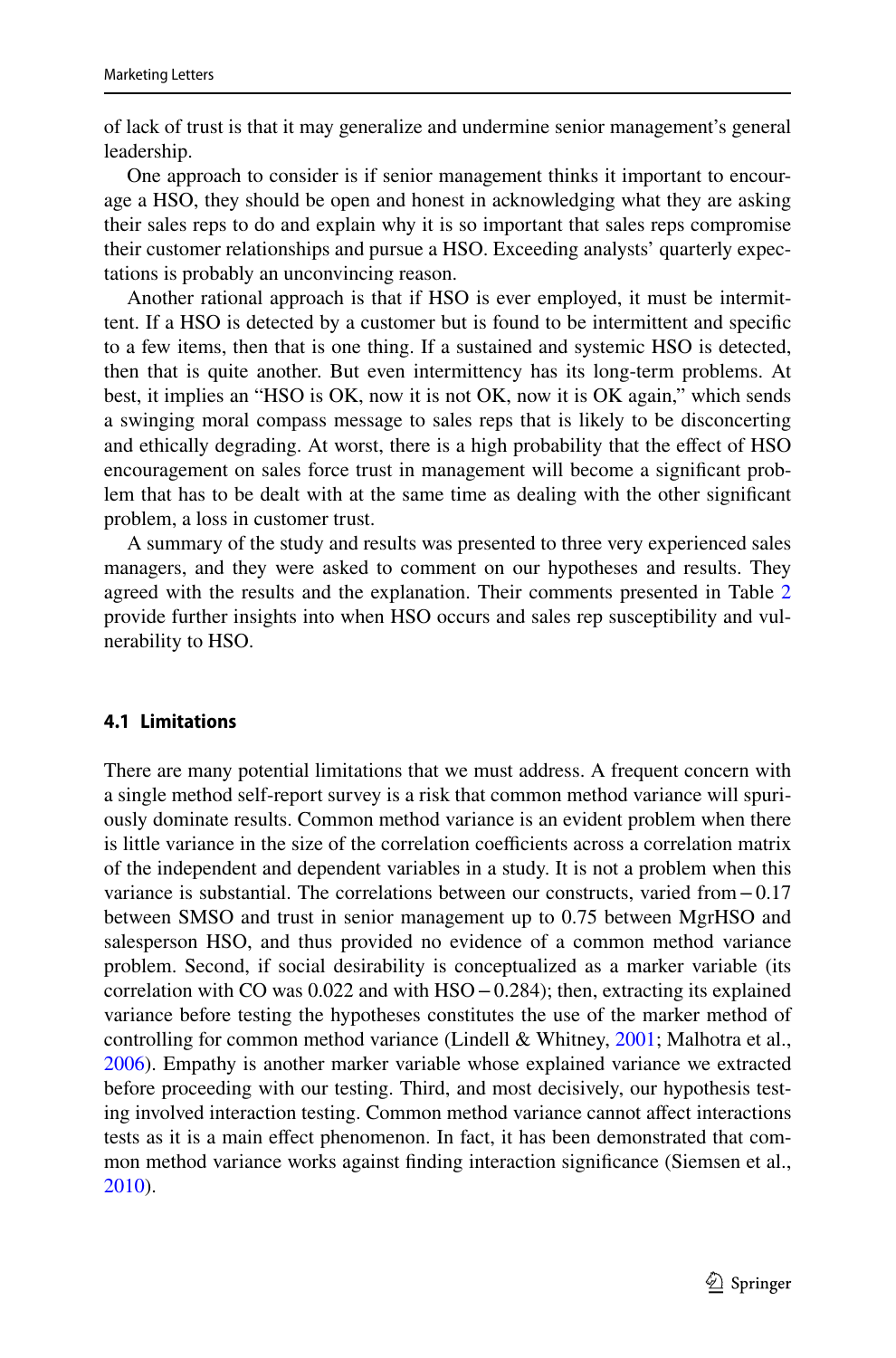#### <span id="page-11-0"></span>**Table 2** Reactions to paper from three very experienced sales managers

- *Sales Manager A:* HSO can be applicable when 1) the customer/product is more of a one-time lifecycle (like wedding rings and coffins). Customers are usually only in the market for the product once or twice in their lifetime, or, 2) there is a consistent and steady stream of customers, so it would be okay to "churn and burn" through the customer base because there are always enough new customers on the horizon, which is very rare. Even in these two instances listed, the sales team needs to be wary of negative word-of-mouth and social media, so there is not a negative impact on referrals
- In a HSO culture salespeople can start to lose their souls and as they either burn out or start to feel bad about how they are conducting business they start to become expendable to the sales management team and the same "churn and burn" mentality management applies to customers can also start to be applied to the sales team
- HSO creates an unhealthy competitive culture among the sales team where the salespeople begin to compete amongst each other and celebrate taking the biggest advantages from their buyers – with the goal of separating the customer from his or her money at the lowest possible cost
- *Sales Manager B*: The correlation of HSO and vulnerability for the sales rep is evident and as your paper refects, in most occasions the sales rep is the one paying the consequences. Mainly when he is working for an organization, he does not trust. The use of the wrong approach with the customer might backfre as it might bring up escalations by the customers all the way to the President or the CEO of the company
- I believe professional sales representatives use a "Balance of Approaches ", meaning they mix and match CO and HSO depending on their particular situation and also depending on how they are doing as related to their sales performance. These two approaches are not mutually exclusive
- *Sales Manager C:* The VP of sales and the sales manager can advocate a CO, but if the processes to set quotas and compensate salespeople are not in alignment, then the behavior of the salesperson will be dictated by the compensation/quota scheme, no matter how much CO is promoted. If I do not meet my short-term objectives, I may not have a long term with the company
- A change in organizational culture due to changes at the top management level (CEO, Board of Directors) or a merger or acquisition; or a combination of both, might bring a dramatic change in the company's culture, which in turn might bring a change from CO to HSO in the entire organization

That there were no unanswered questions in the entire study and the fact that subjects were paid speaks to doubts about the care taken by the subjects and their motivation. All self-reports are subject to self-presentation bias, but this concern was addressed in our study by controlling for such bias. Its infuence was detected and removed in our measurement of salesperson, sales manager, and senior management HSO.

Subjects who were prone to socially desirable self-presentation understated not only their HSO but senior management and sales manager encouragement of such an orientation. In other words, such encouragement is seen as socially sanctioned behavior. The fact that observed self-presentation bias was focused on self-reported HSO, perceived sales manager and senior management HSO encouragement, and no other measures (e.g., no overstating of CO) is itself a telling result. But whether we used the raw scores of these measures or the measures adjusted for self-presentation bias did not matter. The pattern of signifcant results remained the same.

Although the present study is not an experiment, we acknowledge that the use of self-reported scales in research is also potentially limited by demand artifacts: that is subjects guessing the relationships being studied and responding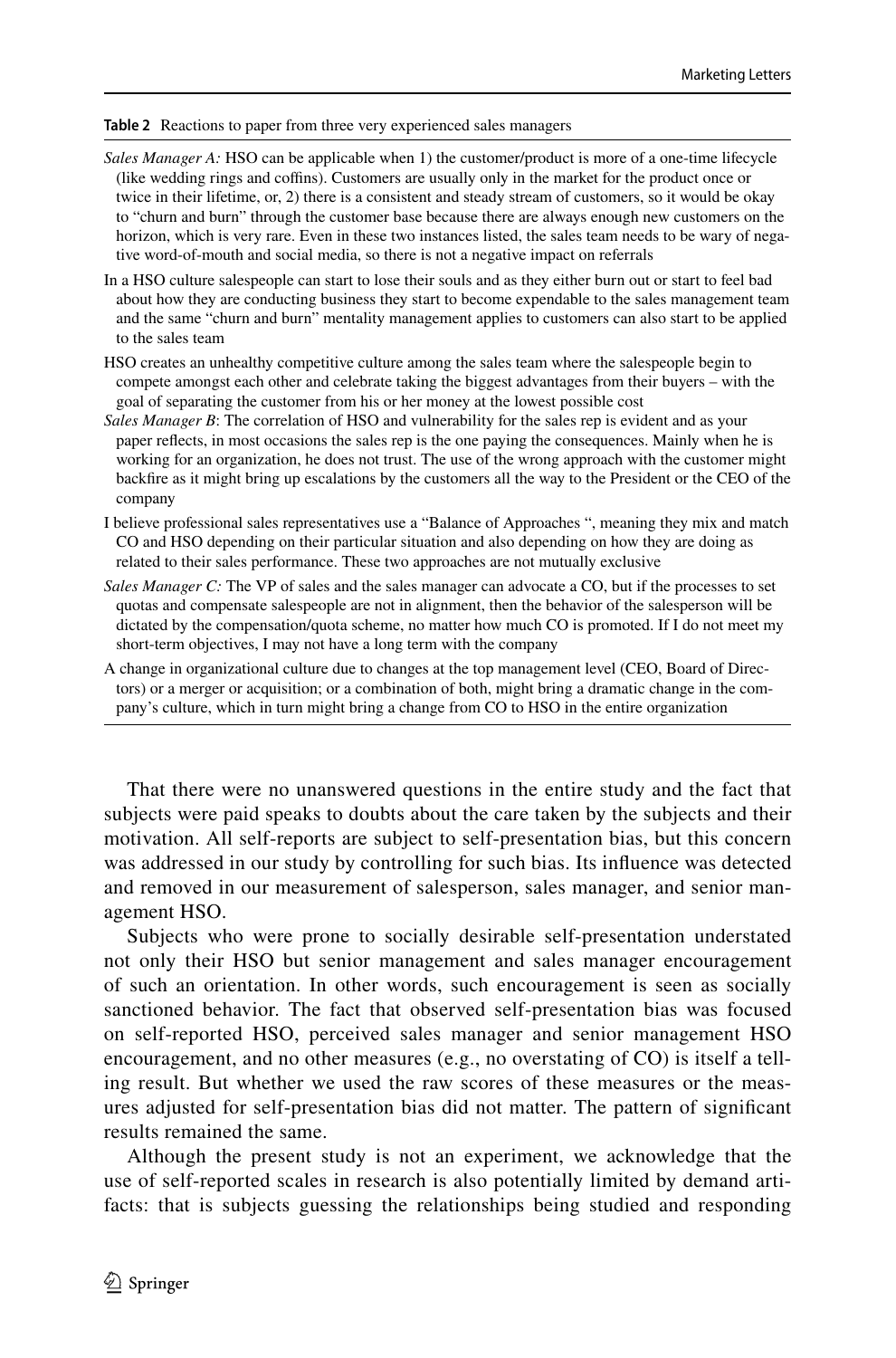accordingly. Such a problem is not very likely in our study because while subjects guessing a main efect relationship between the variables measured is plausible, guessing an interaction is much less likely. Our study was also part of an omnibus survey that included many very different scales, thus making it difficult to guess the purpose of the study and the relationships being studied while progressing through the instrument.

We stand by the use of salesperson's perceptions of senior management and sales manager orientations rather than use senior manager and middle manager self-reported perceptions of their orientations, as done by Lam et al. ([2010\)](#page-16-18). Salesperson perceptions may be quite distorted (and this efect is itself of considerable concern and interest to management) but, distorted or not, it is these perceptions that shape their behavior and orientations. Nonetheless, future research might explore both managers' self-reported sales orientation perceptions and salesperson's perceptions of manager's orientations to further understand the manager-salesperson relationship and leadership's impression management, whether intended or not.

The attention demands of the survey mean that senior management and sales manager HSO, CO, and trust were measured with only three, two, and one item, respectively. If these crucial constructs had been measured by more items, then it is very likely this would have reduced measurement error and very likely increased the observed efects as the models' standard error terms would have been smaller (Aiken et al. [1991](#page-16-19)).

As for our study's representativeness, we sampled salespeople from a panel made up of all regions and economic sectors in the USA. In this sense, it empirically distinguishes itself from company convenience samples often used in sales research whose fndings may or may not generalize because of the company's unique history that creates signifcant variance that goes undetected. Evidence of such variance is that we observed that the average HSO score varied across the economic sectors our survey subjects were employed in from 2.21 out of 7 (heavy industry sector) to 4.85 out of 7 (the high-tech sector).

#### **4.2 Future Research**

While we believe our fndings to be generalizable, future research might explore sales rep trust and HSO using panels of salespeople drawn not only from diferent industries but also diferent countries, as it would be interesting to see how distinct cultural diferences in management such as power distance or collectivism may further moderate the efects that we observed of trust. Another approach that could explore nuances in management signaling is to present experimentally manipulated scenarios to sales reps and task them to describe what the sales rep in the scenario is thinking, and their likely behavioral intentions. However, such an experimental projection methodology using verbal protocols may have difficulty in manipulating the subject's beliefs about the prior trust of the sales rep presented in the scenario.

An interesting applied question that merits further inquiry is why trust moderates senior management HSO encouragement but not sales manager HSO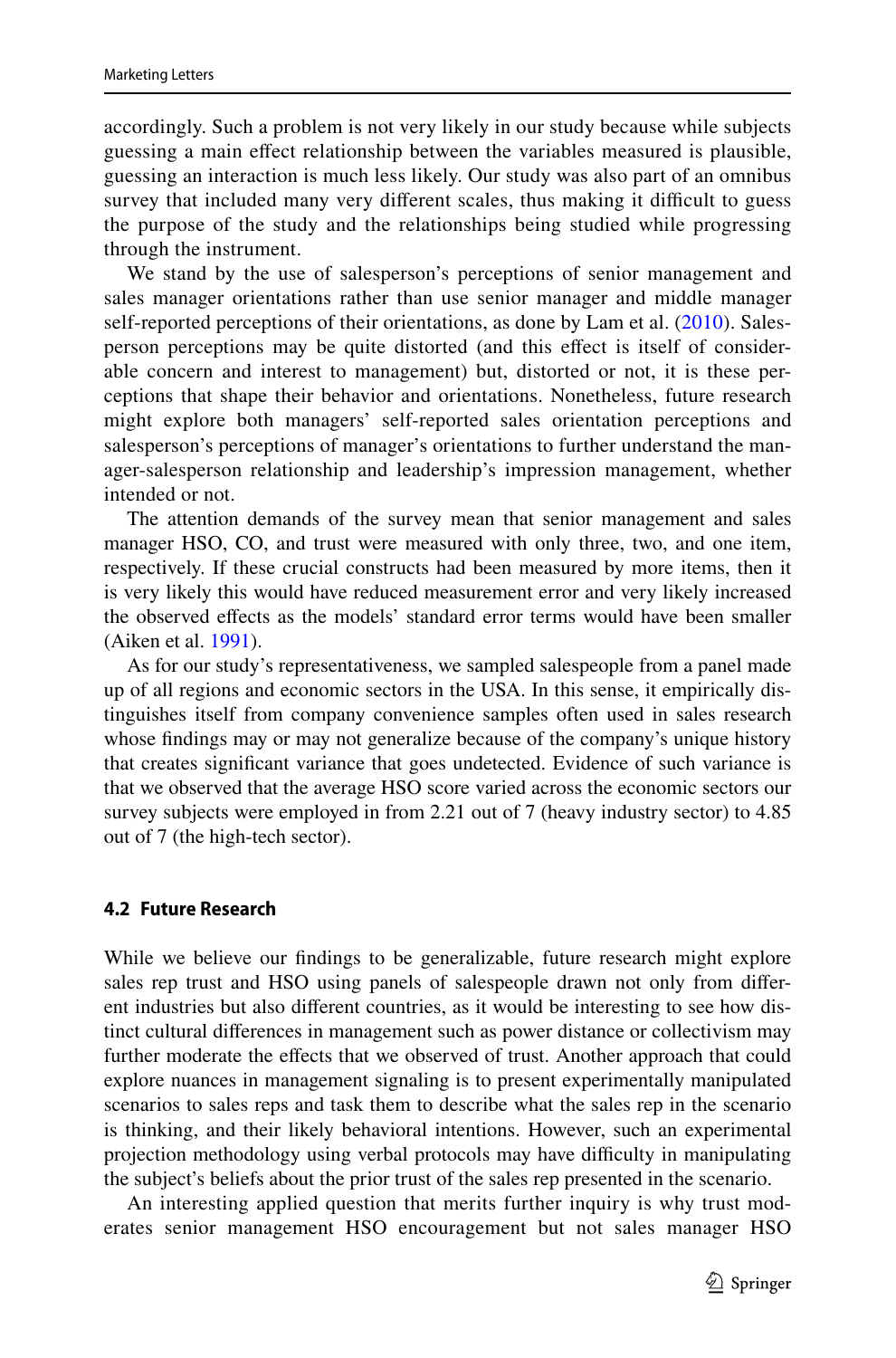encouragement? Is it that senior management has a lot more infuence on the consequences of HSO outcomes than sales managers; hence, sales reps are more vulnerable to senior management encouragement? Could it also be that trust in senior management is less certain? Sale reps average trust in their sales manager was significantly higher  $(5.51 \text{ vs. } 5.15, p < 0.01)$  than trust in their senior management.

How does the sales manager view senior management encouragement of HSO? What moral dilemmas do they recognize, and how do they handle them? Are they also vulnerable? Is it a "we are all in this together"' support of the sales representative's story, or a "just do it" story? How is their trust in senior management afected? How does peer infuence come into play on sales managers (and for that matter, also sales reps)? Can competitiveness create and foster HSO? It is a phenomenon mentioned by one of our interviewed sales managers.

### **5 Conclusion**

Our results support the defnition of trust that requires the presence of vulnerability for trust to be a meaningful and infuential construct. A CO is fostered through sales reps' perception of senior management encouragement of a customer orientation. Trust plays no role in moderating this infuence. When it comes to a HSO, a great deal depends on (1) trust in senior management, and, to a much lesser but still signifcant extent, (2) sales manager confrmation of perceived senior management's HSO encouragement.

Turning to the trust context that we studied, our results raise a number of questions about hard-selling in sales organizations that deserve exploration. There are no chapters on how to hard-sell in business school textbooks. It is a subject that is not talked about much in polite society. But it still occurs, and because of a scarcity of studies into its nature and consequences, it is a worthy, albeit less traveled path for scholars to explore.

### **Appendix**

#### **Survey Instrument Measures Used in Study Start of survey**

1. Which of the following economic sectors do you mostly work in?

 Healthcare Education Financial and professional services Information systems, software and other high tech Manufacturing and distribution Primary production, agriculture, construction, mining, energy **Other**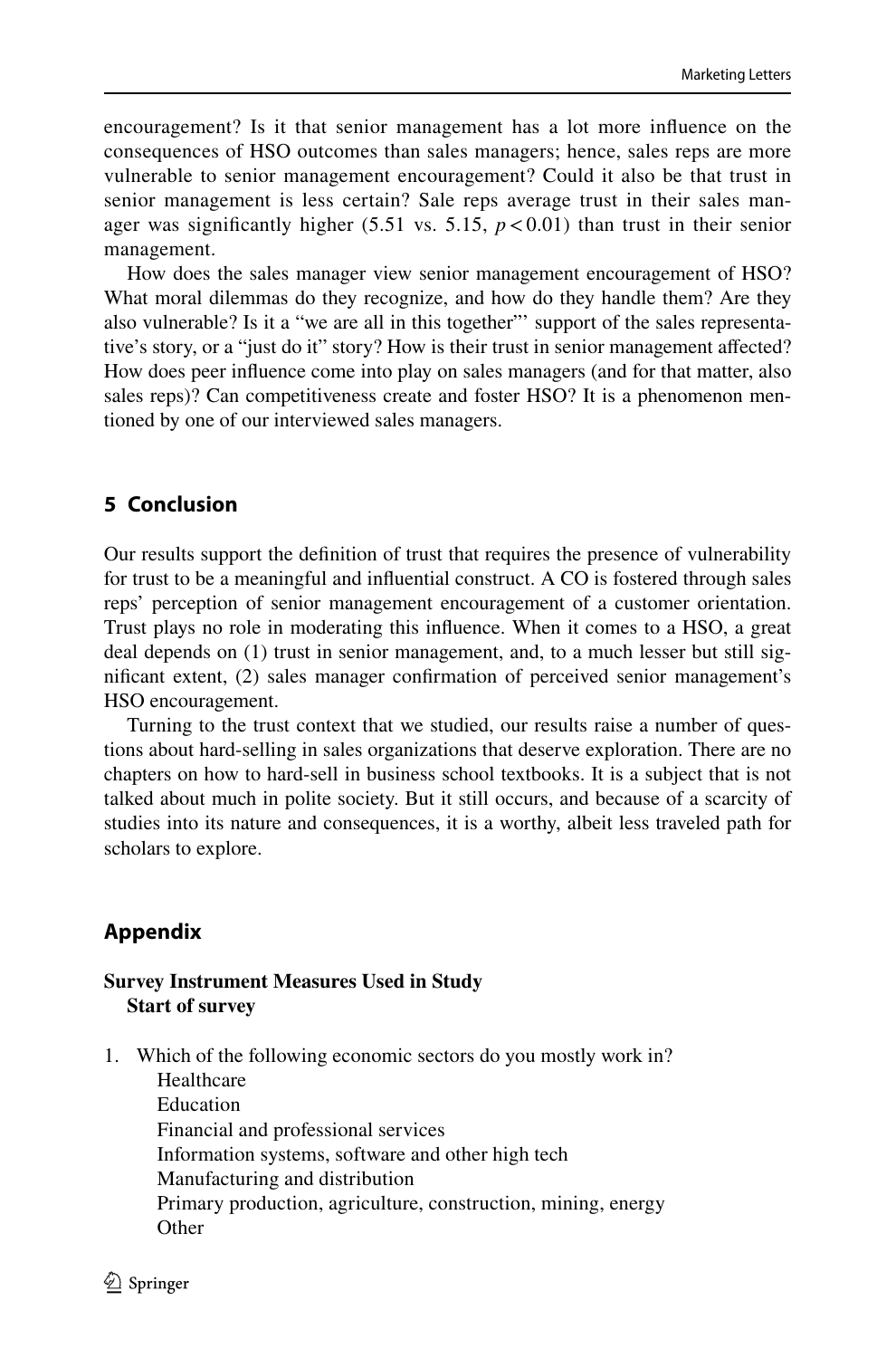- 2. Please indicate your gender? female male
- 3. What is your age?
- 4. Think about the typical customer in your database. For how long (how many years) have you been selling to that customer? \_\_\_\_ years

In the following questions you are asked how much you agree or disagree with the statement about your work in sales: (7-point disagree-agree scale).

CO  $(α=0.89)$ .

- 1. I try to fgure out what my customers' needs are.
- 2. I try to bring a customer with a problem together with a service/product that helps solve the problem.
- 3. A good employee has to have the customer's best interest in mind.
- 4. I ofer the service/product that is best suited to the customer's problem (specifc needs).
- 5. I try to fnd out what kind of service/products will be most helpful to a customer.

HSO ( $\alpha$  = 0.95; Thomas et al., [2001\)](#page-16-5).

- 1. I try to sell as much as I can rather than to satisfy a customer.
- 2. Sometimes it is necessary to stretch the truth in describing a product to a customer.
- 3. I try to sell a customer all I can convince them to buy, even if I think it is more than a wise customer would buy.
- 4. I paint too rosy a picture of my services/products to make them sound as good as possible.
- 5. I decide what service/product to offer on the basis of what I can convince customers to accept, not on the basis of what will satisfy them in the long run.

MgrCO  $(r=0.71)$ .

- 1. My sales manager wants me to bring together a customer with a problem and a company service/product that helps solve the problem.
- 2. My sales manager wants me to try to fnd out what kind of service/product will be most helpful to my customers in meeting their needs.

MgrSO ( $\alpha$  = 0.94).

- 1. My sales manager wants me to sell as much as I can rather than to satisfy my customers.
- 2. My sales manager wants me to try to sell a customer all I can convince them to buy, even if I think it is more than a wise customer would buy.
- 3. My sales manager wants me to paint too rosy a picture of the products/ services we sell to make them sound as good as possible.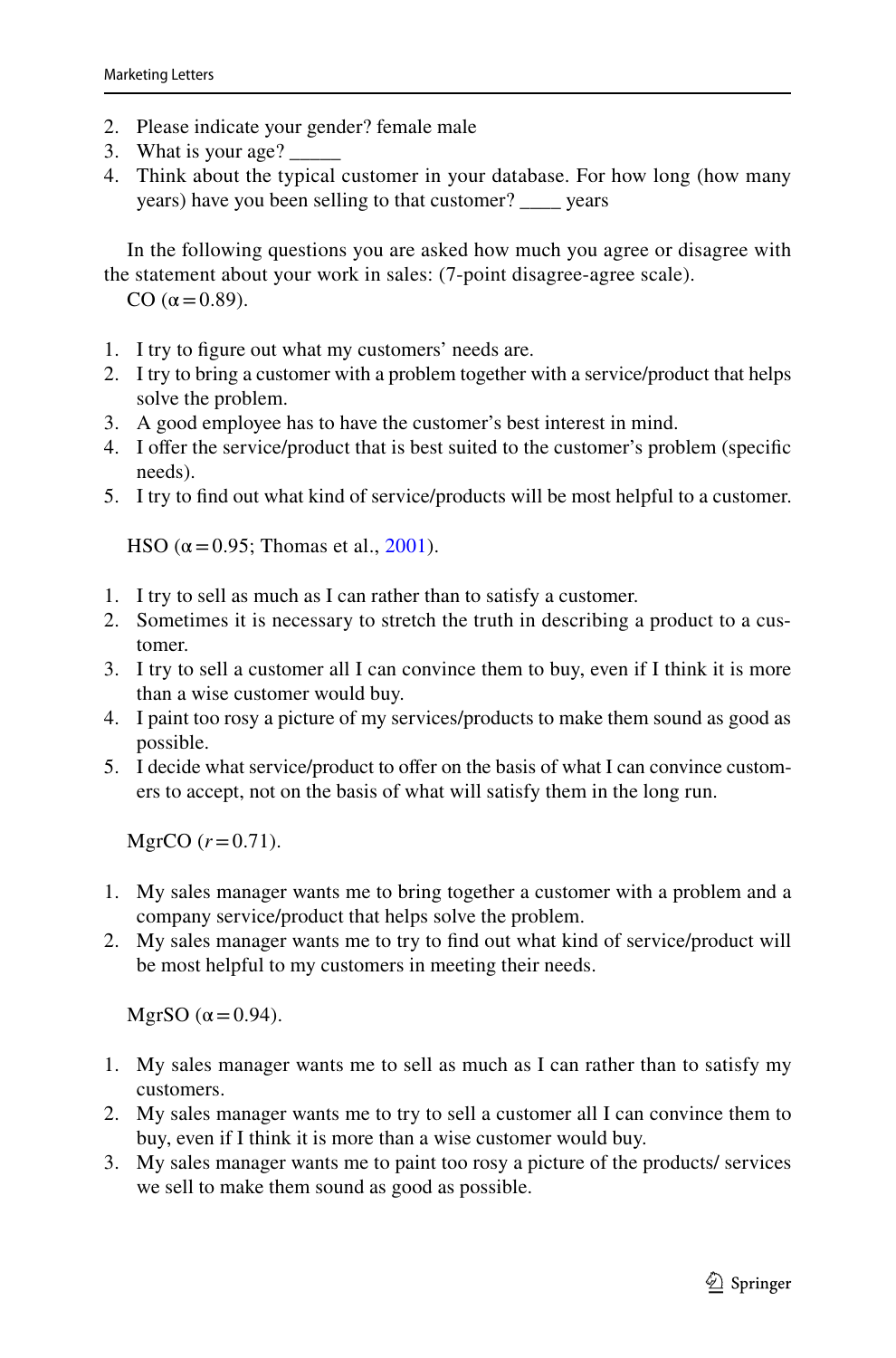MgrTrust

1. I trust my sales manager.

SMCO (*r*=0.78).

- 1. Senior management wants me to bring together a customer with a company service/product that helps solve the problem.
- 2. Senior management wants me to try to fnd out what kind of service/product will be most helpful to my customers in meeting their needs.

SMSO  $(\alpha=0.95)$ .

- 1. Senior management wants me to sell as much as I can rather than to satisfy my customers.
- 2. Senior Management wants me to try to sell a customer all I can convince them to buy, even if I think it is more than a wise customer would buy.
- 3. Senior management wants me to paint too rosy a picture of the products/ services we sell to make them sound as good as possible.

## **SMtrust**

1. I trust senior management.

Empathy concern scale ( $\alpha$  = 0.74; Adapted from Davis, [1983\)](#page-16-20).

- 1. When I see another person in pain/ discomfort I feel sympathy.
- 2. I am usually a compassionate when I hear another's problems.
- 3. I am happy when others around me are happy.
- 4. I am sad when others around me are sad.

Self-presentation bias scale (Adapted from Ray, [1984](#page-16-11)).

- 1. Have you sometimes taken unfair advantage of another person? Yes/No
- 2. I am quick to admit making a mistake? Yes/No
- 3. Do you sometimes try to get even rather than forgive and forget? Yes/No
- 4. I am always courteous, even to people who are disagreeable? Yes/No
- 5. I am always a good listener, no matter who I am talking to? Yes/No